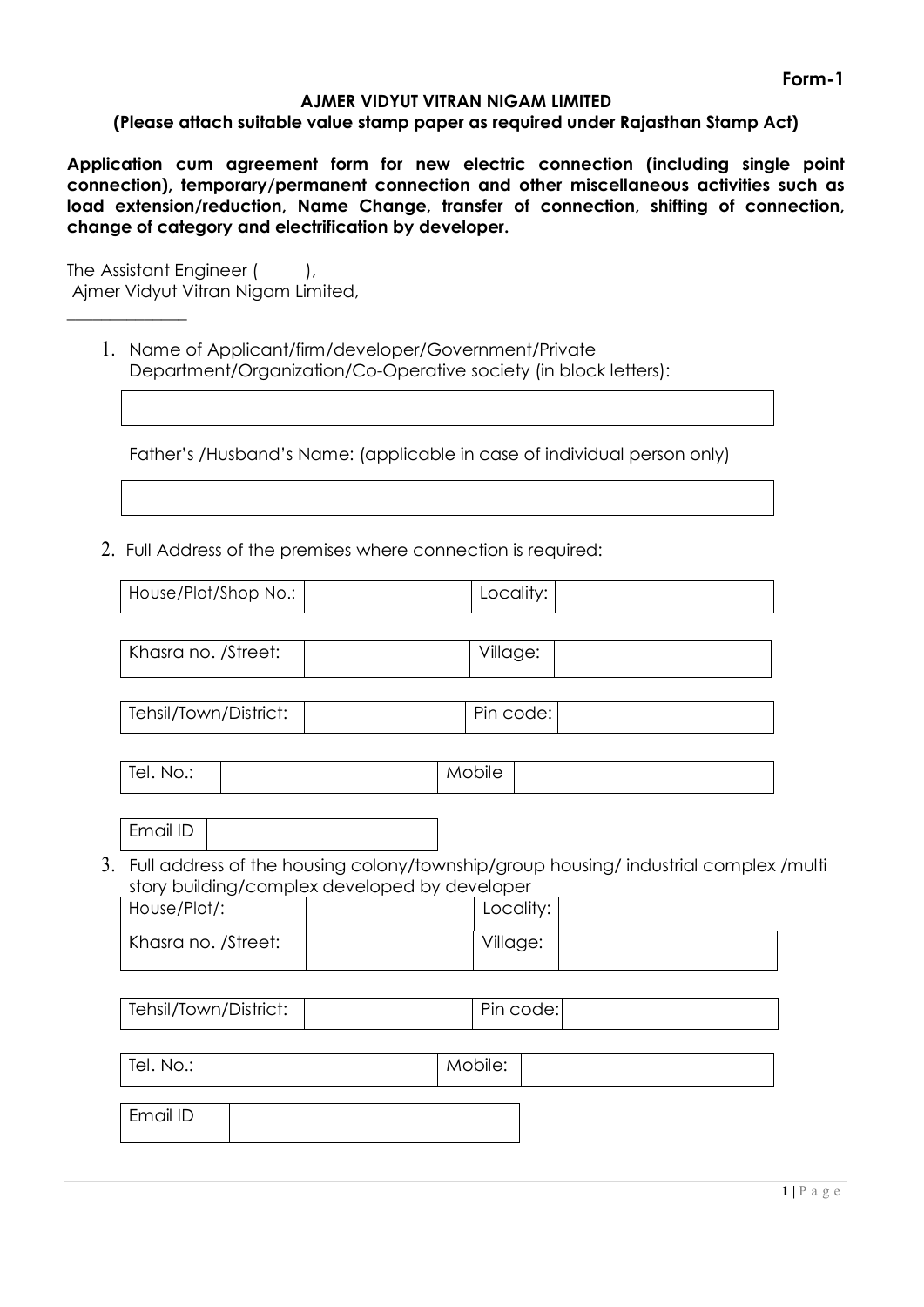4. Full address for correspondence (indicate Tel. No, Mobile No., E-mail ID and full postal address):

| Postal Address |  |
|----------------|--|
|                |  |
| Email ID       |  |
|                |  |
| Mobile No.     |  |
|                |  |

5. Purpose of supply:

(Residence, Office, Shop, Hotel/Restaurant, Hospital, Theatre, Mobile tower, Telephone exchange, Education Building, Workshop, Agriculture Pump set, Public street lighting, Drinking water supply, Flour Mill, Factory, Hostel, Township, Group housing, Industrial Complex, Multi story building/complexes developed by developer, E.V. Charging Station etc.)

6. Classification of connection for supply depending on the purpose of use

| Domestic service                                                                                                                                                                                                     | Non domestic<br>service                                                                                         |                                 | Public street<br>lighting service                   |  |
|----------------------------------------------------------------------------------------------------------------------------------------------------------------------------------------------------------------------|-----------------------------------------------------------------------------------------------------------------|---------------------------------|-----------------------------------------------------|--|
| Agriculture service                                                                                                                                                                                                  | Small industrial<br>service                                                                                     |                                 | Medium industrial<br>Service                        |  |
| Large industrial<br>Service                                                                                                                                                                                          | Bulk supply for<br>mix load                                                                                     |                                 | Temporary supply                                    |  |
| Any Other category (Please<br>specify the Category)                                                                                                                                                                  |                                                                                                                 |                                 |                                                     |  |
| Note: Applicant can tick $(v)$ the applicable classification. The checklist/guidance sheet<br>enclosed with the application form may be referred.<br>7. Status of applicant: (a) Owner $\quad \Box$<br>(d) Developer | $\Box$ (e) Corporative Society                                                                                  |                                 | (b) Tenant $\Box$ (c) Occupier $\Box$<br>(f) Others |  |
| 8. Type of Application: Permanent<br>New Connection: kW<br>(1)                                                                                                                                                       | <b>kVA</b><br>Single Phase                                                                                      | <b>Temporary</b><br>Three Phase |                                                     |  |
|                                                                                                                                                                                                                      | the contract of the contract of the contract of the contract of the contract of the contract of the contract of |                                 |                                                     |  |

Note: Single phase supply shall not be admissible where motive load is more than 3 BHP.

(ii) Load Extension/Reduction

| A/C No.                        |          | K. No. |    |            |
|--------------------------------|----------|--------|----|------------|
|                                | Existing |        |    | <b>New</b> |
| Connected load<br>(kW)         |          |        | To |            |
| <b>Contract Demand</b><br>kVA) |          |        | Tо |            |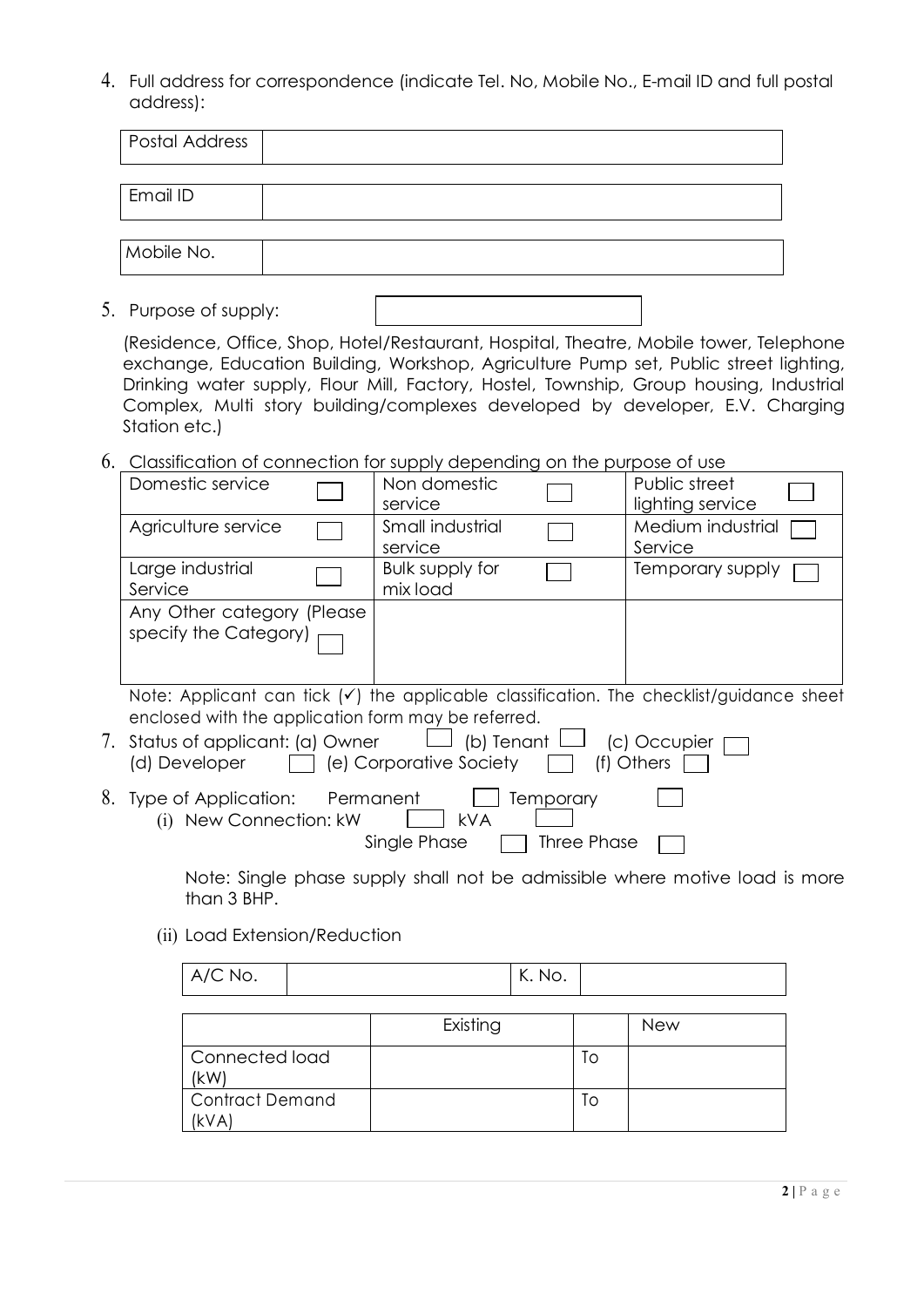(iii) Shifting of connection

| Account<br>No. | K. No.   |  |
|----------------|----------|--|
| From           | ہ،<br>טו |  |

#### (iv) Change of Name

| Account No. | K. No. |  |
|-------------|--------|--|
| From        | ∣∪     |  |

### (v) Change of Category

| Account No. | K. No. |  |
|-------------|--------|--|
| From        | ТC     |  |

(vi) Transfer of connection

| Account No. | び<br>K. No. |  |
|-------------|-------------|--|
| From        | I C         |  |

- (vii) Other Misc. services such as meter/service line shifting, overhead line/cable shifting, transformer shifting etc.
- (viii) Electrification of housing colonies/township/group housing/industrial complexes/multi story buildings/ complexes developed by developer.
- (ix) Single point connection.
- 9. Details of Bank account no. with name of the Bank, Type of account, IFSC Code, Branch Name, Branch address, Pin code. (if applicable)

| <b>Bank Name</b>         |    |                |
|--------------------------|----|----------------|
| Type<br>account          | of | Saving/Current |
| Account No               |    |                |
| <b>IFSC Code</b>         |    |                |
| <b>Branch Name</b>       |    |                |
| <b>Branch</b><br>address |    |                |
| Pin code                 |    |                |

- 10. (a )Bhamashah Card No (if available)
	- (b) Details of BPL card
	- (c )Details of Astha Card
- 11. Aadhar Card No (if available)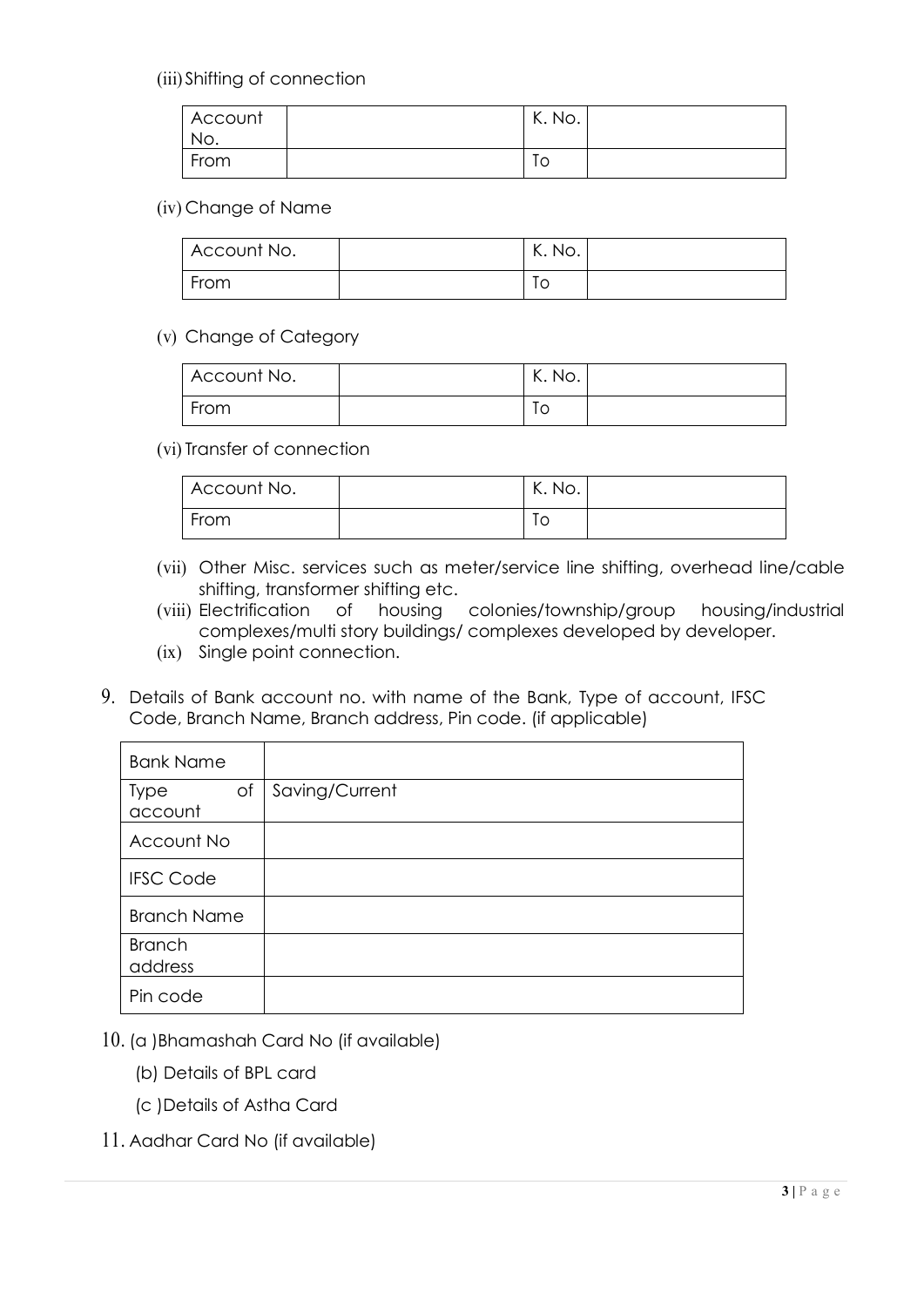12. Details of my/our property, If person(s) do not possess any such land/ property, a 'Nil' may be mentioned against that.

| proporty, a thin may be mormoned against man. |                     |  |  |  |
|-----------------------------------------------|---------------------|--|--|--|
| <b>Residence / Building</b>                   |                     |  |  |  |
| $\mid$ Constructed area(sq.ft.)               | Land area (sq. ft.) |  |  |  |
| Village                                       | <b>District</b>     |  |  |  |
| <b>Agricultural Land / Shop</b>               |                     |  |  |  |
| Situated at                                   | Khasra No.          |  |  |  |

| <b>Factory building</b> |  |                 |  |
|-------------------------|--|-----------------|--|
| Situated at             |  | <b>District</b> |  |
|                         |  |                 |  |

- 13. Any electricity dues outstanding in Licensee's area of operation in consumer's name: **Yes/No**
- 14. Any electricity dues outstanding for premises for which connection is applied:- **Yes/No**
- 15. Any electricity dues outstanding with the licensee against any firm with which the consumer is associated as an Owner, Partner, Director, or Managing Director:- **Yes/No** (For questions 13, 14 & 15, if the answer is "yes" in any case, please provide details on a separate sheet.)
- 16. Documents required-As per Checklist attached with the application.

### 17. \*Details of Installation:

| S.No.          | Description of Load       | Nos. | Wattage/HP of each           | Total                 |  |
|----------------|---------------------------|------|------------------------------|-----------------------|--|
|                |                           |      |                              | Wattage/<br><b>HP</b> |  |
|                | A. Light & Power Load     |      |                              |                       |  |
| 1.             | CFL/LED                   |      | 15/7 W                       | Watts                 |  |
| $\overline{2}$ | Bulb/Fan                  |      | 60 Watts                     | Watts                 |  |
| 3.             | Tube Light                |      | 40 Watts                     | Watts                 |  |
| 4.             | Light Plug (5 Amp.)       |      | 60 Watts                     | Watts                 |  |
| 5.             | Television - Colour       |      | 100Watts                     | Watts                 |  |
|                | $-B$ &W                   |      | 60Watts                      | Watts                 |  |
| 6.             | Power Plugs (15 Amps.)    |      | 500 Watts                    | Watts                 |  |
| 7.             | Fridge                    |      | 250 Watts                    | Watts                 |  |
| 8.             | <b>Desert Cooler</b>      |      | 250 Watts                    | Watts                 |  |
| 9.             | Geyser                    |      | 1500 Watts                   | Watts                 |  |
| 10.            | Air-Conditioner 1/1.5 Ton |      | 1500/2200 Watts              | Watts                 |  |
| 11.            | Water lifting pump        |      | 180 watt or 360 watt or      | Watts                 |  |
|                |                           |      | according to the equipment's |                       |  |
|                |                           |      | original rating              |                       |  |
| 12.            | Any other motive          |      | Rated capacity or as         |                       |  |
|                | load/device               |      | per testing                  |                       |  |
| Total          |                           |      |                              |                       |  |
|                |                           |      |                              |                       |  |
|                |                           |      |                              |                       |  |
| (b)            |                           |      |                              |                       |  |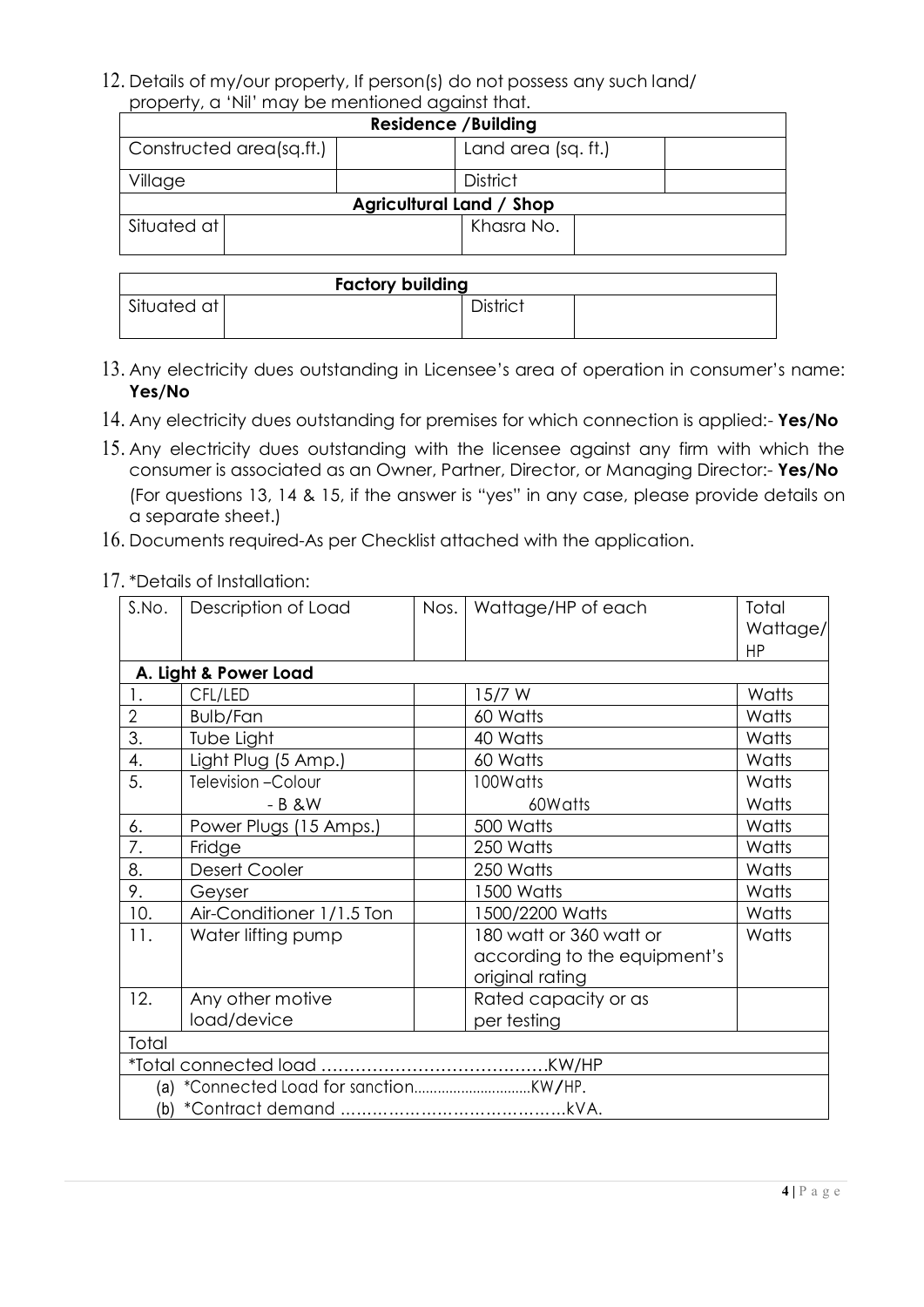\*Refer checklist/guidance sheet enclosed with the application form to calculate the applied connected load/contract demand.

- 18. (i) I/We hereby agree to deposit with the application, the charges as prescribed in Supply Code/TCOS.
	- (ii) I/We further require the Nigam to supply me/us necessary meters for measuring the quantity of electrical energy supplied and meter box. I/We shall be solely responsible for any loss or damage to the Nigam's Meters and other apparatus installed at my/or premises.(Strikeout incase applicant wants to provide his own meter).
	- (iii) I/We also undertake to take from the Nigam, the supply of electrical energy for my/our bonafide use for a period not less than one year from the date of commencement of supply(in case of temporary supply, for a period……………………..) and I/We here by further agree to pay for the said supply at the tariff in force from time to time & also to pay all such other charges as become due by me/us from time to time in accordance with the provisions contained in Nigam's Terms & Conditions for Supply of Electricity or any other Rules & Regulations.
	- iv) I/We agree and shall have no objection at anytime to the rights of the Nigam to supply electricity to any other applicant from the service line or apparatus installed on my/our premises.
	- v) I/We agree not to use electrical energy during the restricted hours intimated by the Nigam.
	- vi) In the event of this connection being given, this application shall be treated as an agreement for the connection with effect from the date the connection is given till such time as it is either replaced by fresh agreement or it is terminated as per the provisions of Terms & Conditions for Supply of Electricity.
	- 19. The applicant shall submit self certification/ installation certificate of the installation/ permission of electrical Inspector as per provisions of CEA Safety Regulations.
	- 20. For HT category, the applicant shall execute an agreement with the Nigam separately in Annexure-3, as and when asked to do so. This agreement shall be read and construed as subject in respect to all the provisions of Terms and Conditions for supply of Electricity and Tariff for supply of Electricity as en forced from time to time, which shall constitute a part of this agreement. The relevant provisions of the Electricity Act, 2003 and the rules and regulations made there under or any subsequent amendments or modifications thereof, shall be the governing provisions.
	- 21. I/We understand that submission of any wrong information in this application, shall make the agreement itself liable for cancellation and connection if released, shall also be disconnected forth with on this ground alone.
	- 22. As a prosumer I/We agree that I/We shall also be governed by the provisions contained in other relevant Regulations or guidelines, issued in this respect by the Commission / CEA from time to time.

**Note:** (i) Strike out the clause/portions not applicable.

(ii) Every Page of Application form should be signed by the applicant.

Signature of Applicant/Consumer Address

Signature and Address of witness (along with K.No. if available)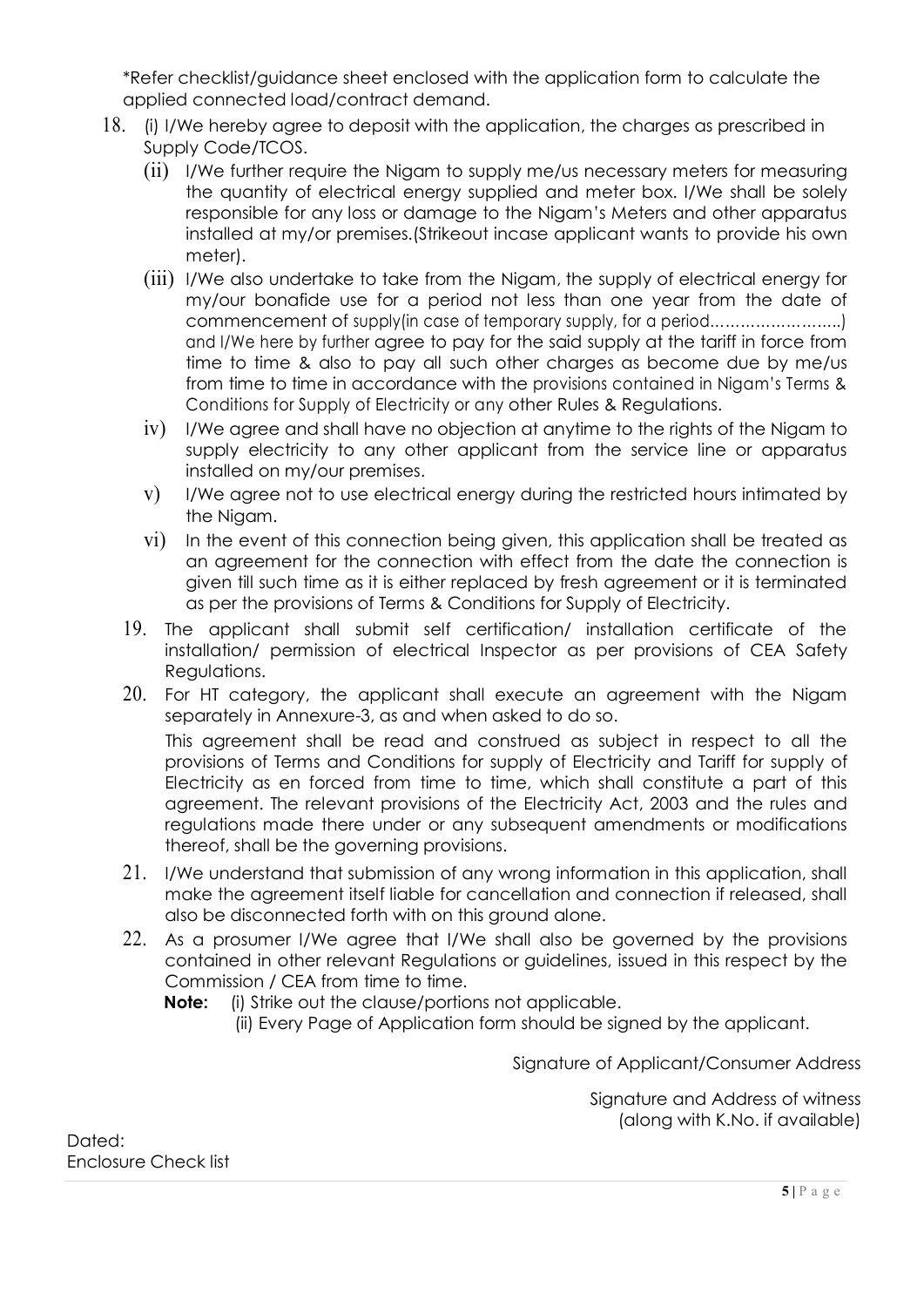# **FOR OFFICE USE ONLY Accepted on behalf of the Ajmer Vidyut Vitran Nigam Limited**

| Date | (Signature) |
|------|-------------|
|      |             |

ACKNOWLEDGEMENT

Received the application of Shri /Ms/Messrs …………………for (classification of connection)………..…………..…..on …………………..………….. along with document as per checklist and registered at Serial No. ………………… which should be quoted in all further correspondence.

---------------------------------------------------------------------------------------

Signature & Designation of the person receiving application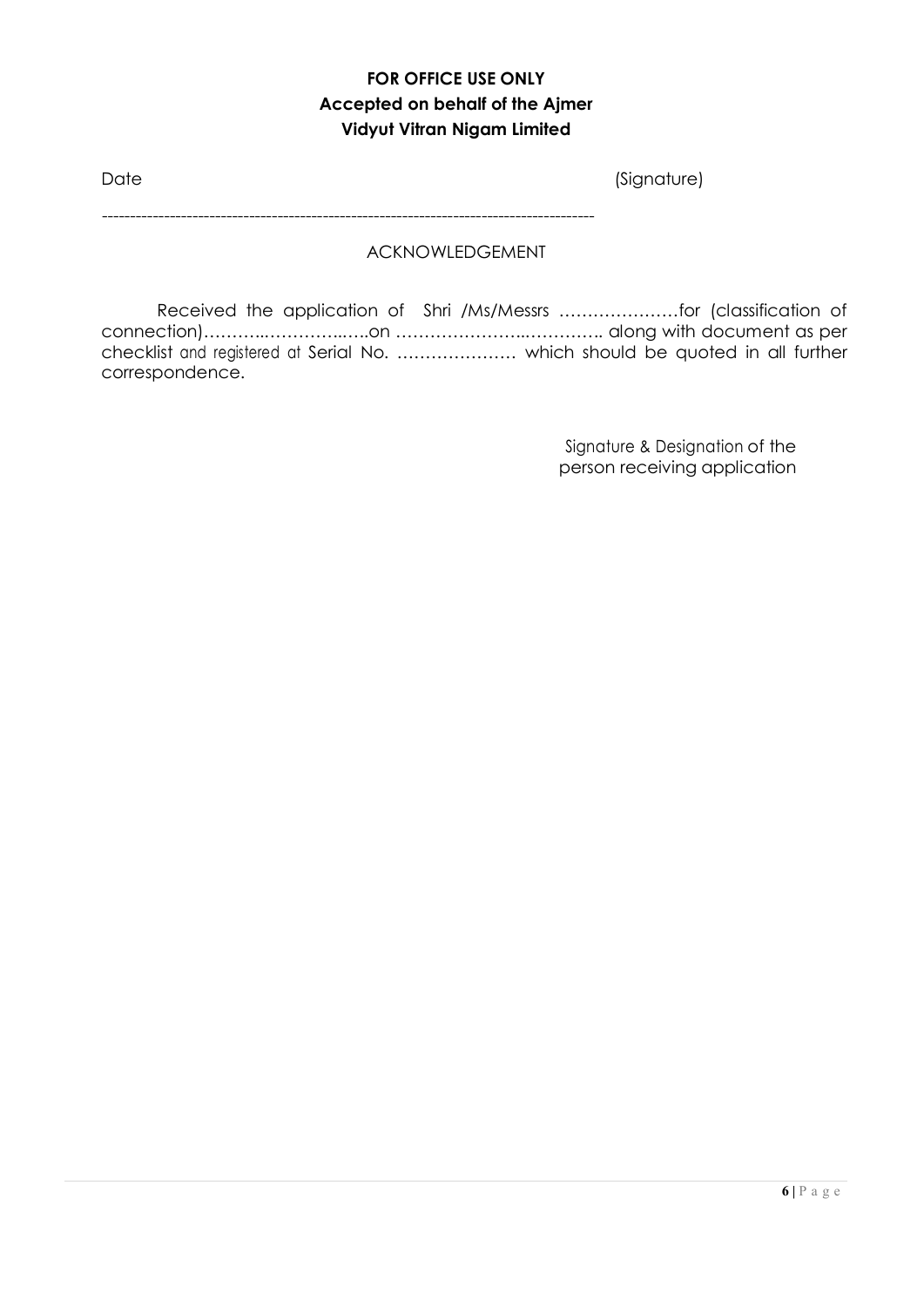## **A- (1). Checklist/Guidance sheet for documents required for completed Application Form for new domestic connection upto a load of 10 kW**

| Activity                                                                                                                                                                                                                                                                | Yes/No |
|-------------------------------------------------------------------------------------------------------------------------------------------------------------------------------------------------------------------------------------------------------------------------|--------|
| 1) (a) Proof of ownership/occupancy of the premises: (any one of the<br>following                                                                                                                                                                                       |        |
| a) Title Deed (Registry)                                                                                                                                                                                                                                                |        |
| b) Possession letter issued by Local Bodies or anyother<br>Government authority like RIICO, Industries Deptt.etc.                                                                                                                                                       |        |
| c) In Rural areas, the certificate issued by Revenue authorities                                                                                                                                                                                                        |        |
| d) Mortgage deed                                                                                                                                                                                                                                                        |        |
| e)Patta                                                                                                                                                                                                                                                                 |        |
| f) Sale deed                                                                                                                                                                                                                                                            |        |
| g) Allotment letter                                                                                                                                                                                                                                                     |        |
| h) Court Order                                                                                                                                                                                                                                                          |        |
| i) Any other document (specify)                                                                                                                                                                                                                                         |        |
| (b) Proof of tenant/occupier: no objection certificate of the landlord<br>in form-A or if NOC is not available indemnity bond in form-B to<br>be attached                                                                                                               |        |
| Proof of address in case of occupier or tenant having no NOC or<br>$\circ$ )<br>rent deed of the owner. Proof in the form of Aadhar card/Driving<br>License/Voter ID, Passport/Ration card or any other document<br>for address proof as may be approved by Commission. |        |
| Identity Proof- (i.e. Aadhar card/Driving License/Voter ID,<br>2)<br>Passport/Ration card or any other document for Identity proof.                                                                                                                                     |        |

**Note:-** Applicant shall also furnish necessary self certificate/ Installation certificate in accordance with CEA Regulations.

#### **A- (2). Checklist/Guidance sheet for completed Application Form for new connection and modification of existing connection other than domestic consumers and domestic consumers above 10 kW load in addition to checklist A-(1).**

| 1) Site map indicating location of the premises, metering equipments<br>etc.                                                                                                                                                                                                           |  |
|----------------------------------------------------------------------------------------------------------------------------------------------------------------------------------------------------------------------------------------------------------------------------------------|--|
| 2) "Self certificate/ Installation Certificate" (may even be furnished later<br>but before the date of deposit of demand. Cases where need of<br>demand notice is not arising, the installation certificate should be<br>furnished at the earliest to treat the application completed. |  |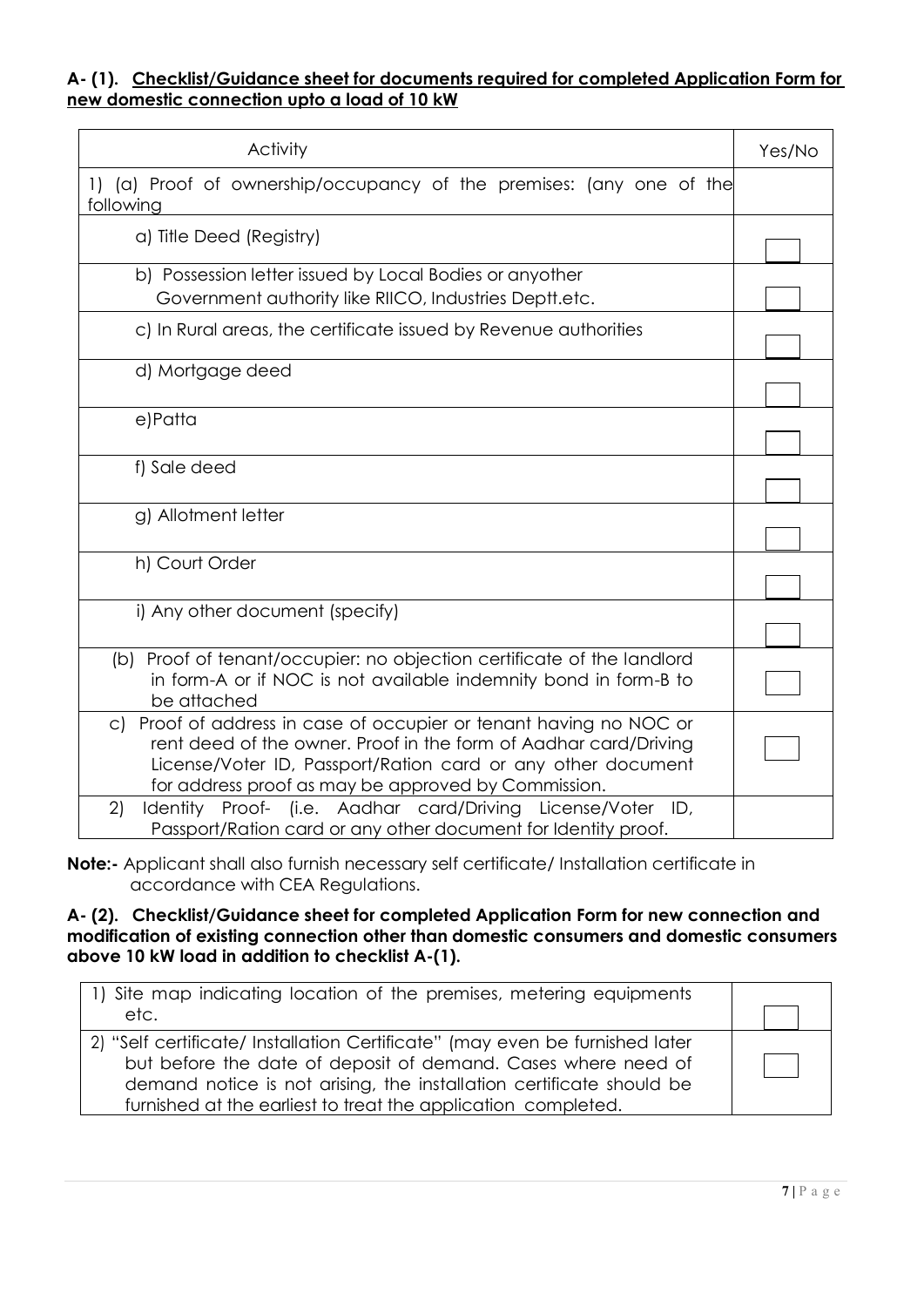| 3) In case the connection is to be released on HT or EHT supply& the<br>transformer is installed by the consumer, a permission letter of<br>Electrical Inspectorate or the certificate of installation by a Charted<br>Electrical Safety Engineer as per the notification of Government of<br>Rajasthan as the case may be and can be furnished later but before<br>the release of connection. |  |
|------------------------------------------------------------------------------------------------------------------------------------------------------------------------------------------------------------------------------------------------------------------------------------------------------------------------------------------------------------------------------------------------|--|
| 4) Any other document. The developer need to submit the completed<br>project report with layout of the proposed area of electrification<br>alongwith copy of registration with RERA. Similarly for single point<br>connection the applicant should furnished the completed data of the<br>beneficiaries alongwith layout of the proposed area.                                                 |  |
| 5) Form A & B are attached herewith for release of connection for<br>tenant/occupier, and form C for agriculture connection.                                                                                                                                                                                                                                                                   |  |
| In case of a partnership firm - The applicant shall furnish the<br>6)<br>partnership deed and an authorization in the name of the applicant<br>for signing the requisition form and agreement;                                                                                                                                                                                                 |  |
| 7) In case of public and/or Private limited Company- The applicant shall<br>furnish the Memorandum and articles of Associations and certificate<br>of Incorporation along with an authorization in the name of the<br>applicant for signing the requisition form and agreement;                                                                                                                |  |
| In case of Non-Domestic Thadi and Temporary structure;<br>8)<br>No.<br>Objection Certificate for Thadi or temporary structure<br>from the<br>Nagar Nigam / Nagar Palika / Nagar Panchayat / gram sabha/ gram<br>panchayat /land development authority / land owning agency.                                                                                                                    |  |
| 9) BPL/Astha card Category Consumers: BPL/ Astha card issued by the<br>appropriate State Government Authority.                                                                                                                                                                                                                                                                                 |  |
| 10) In case of change in name to other than legal heir: No Objection<br>Certificate from the existing consumer if available /possible and<br>registered sale deed / lease deed / succession certificate / (if any<br>other document, please specify).                                                                                                                                          |  |
| In case of change of name to legal heir: Registered deed<br>11)<br>/succession or legal heir certificate /mutation deed / (if any other<br>document, please specify), and NOC from other legal heir(s) in<br>case the connection is to be changed in the name of one of the<br>legal heirs. In case the existing consumer is deceased, death<br>certificate is required.                       |  |

# **B. Guidance for calculation of connected load**

|    | CFL/LED    | 15/7 Watt or actual rating                                                                    |
|----|------------|-----------------------------------------------------------------------------------------------|
| 2. | Bulb / Fan | Actual rating or 60 Watt each, if it is not possible to read<br>the rating on the bulb / fan. |
| 3. | Tube Light | Actual rating or 40 Watt each                                                                 |
| 4. | Light Plug | 60-Watt each upto three plugs and extra 60 Watts for<br>every three plugs or less.            |

The connected load for all purposes shall be determined as under: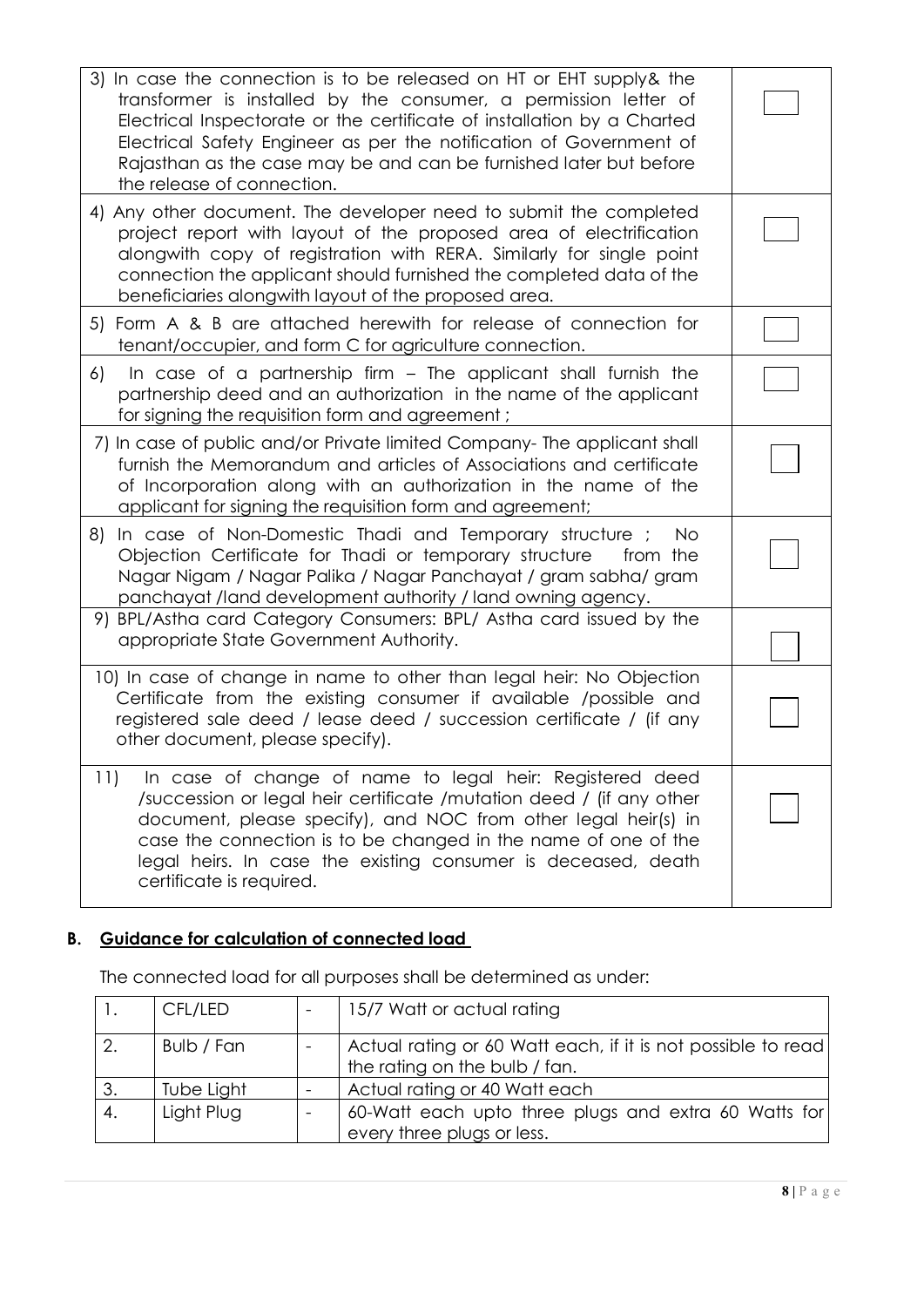| 5.  | Television<br>(a) Colour<br>(b) Black<br>8 <sub>l</sub><br>White |                          | 100 Watt<br>60 Watt                                                                                                              |
|-----|------------------------------------------------------------------|--------------------------|----------------------------------------------------------------------------------------------------------------------------------|
| 6.  | Power Plug                                                       |                          | 500 Watt each up to three plugs and extra 500 Watts for<br>every three plugs or less.                                            |
| 7.  | Fridge                                                           |                          | 250 Watt                                                                                                                         |
| 8.  | <b>Dessert Cooler</b>                                            |                          | 250 Watt                                                                                                                         |
| 9.  | Geyser                                                           |                          | 1500 Watt or actual rating                                                                                                       |
| 10. | Air-Conditioner<br>$1$ Ton $/ 1.5$ Ton                           |                          | 1500 Watt / 2200 Watt                                                                                                            |
| 11. | lifting<br>Water<br>pump                                         |                          | 180 Watt or 360 Watt (According to Pump) or according<br>to the equipment's original rating (Name plate<br>-&<br>Specification). |
| 12. | other<br>Any<br>motive<br>load/device                            | $\overline{\phantom{a}}$ | Rated capacity or as per testing                                                                                                 |

## **Note:**

- a) Total load for S.N. 1 to 6 above, shall be considered with following diversity:
	- i) Domestic-30%
	- ii) Public Street Light- 100%
	- iii) Others 80%
- b) If any equipment is connected with plug point, equipment's load or plug point rating whichever is maximum shall be taken. In such case, load of plug point shall not be counted separately.
- c) The load for Arc / induction furnace shall be worked out on the basis of 600 kVA per ton of the capacity of the furnace.
- d) The higher rating of only one equipment shall be considered if both Geyser and Air conditioner are installed.
- e) The equipment which is under installation and not connected electrically, equipment stored in warehouse / showrooms either as spare or for sale is not to be considered as "connected load".
- f) Load of fire protection equipments shall not be considered for assessing the connected load.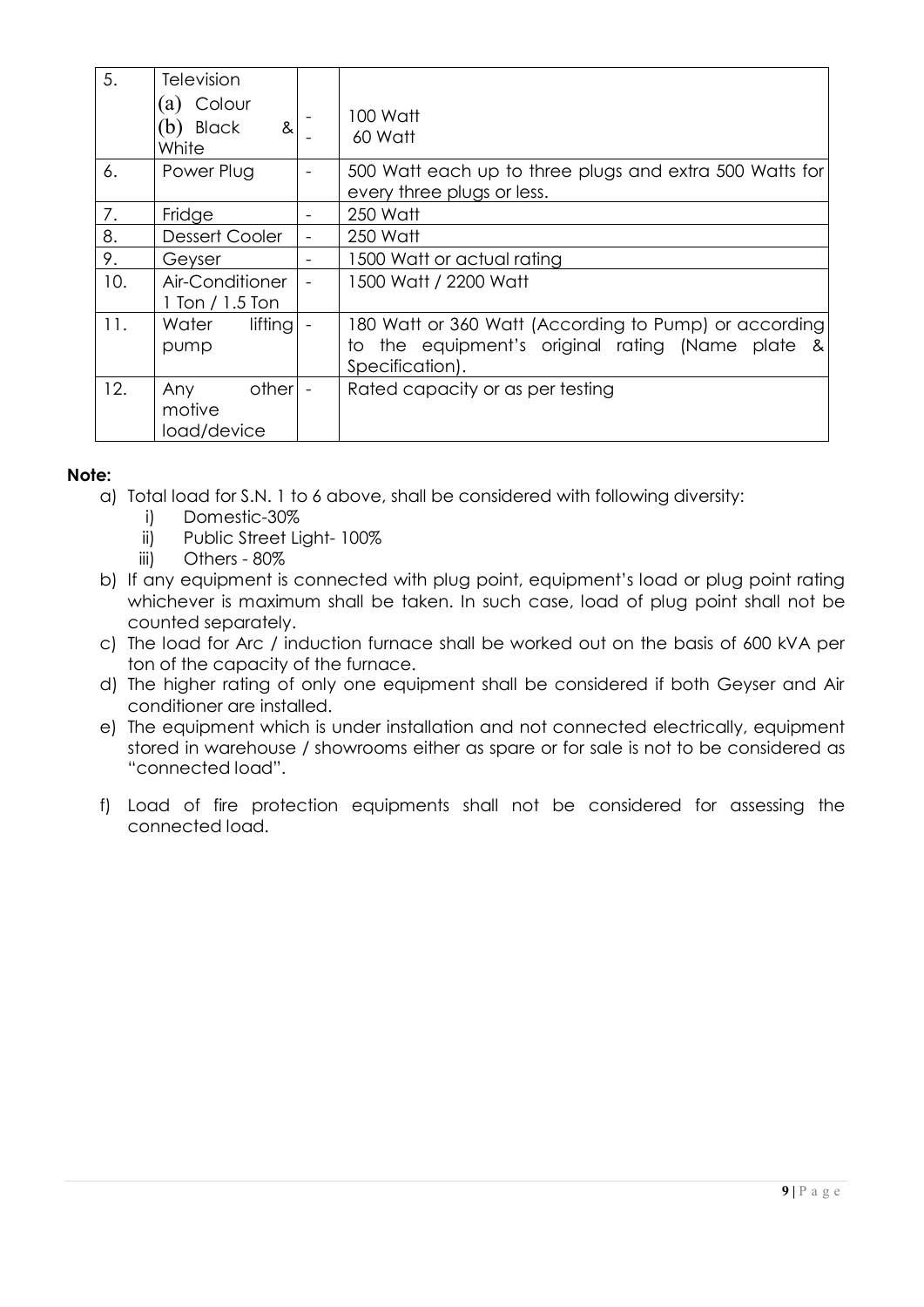Form-A

## अनुबन्ध–पत्र

(*समय:समय पर राज्य सरकार द्वारा निर्धारित मूल्य* के नॉनज्यूडिशयल स्टॉम्प पेपर पर)

;g i zekf.kr fd;k tkrk gS fd eSaus ;g------------------------------------------------------------------------------¼LFkku dk iw.kZ fooj.k½ tksfd uxjifj"kn@vU; LFkkuh; fudk;------------------------------------------esa fLFkr gS eSllZ--------------------------------------------------------------- -----------------@Jh------------------------------------------------fuoklh-------------------------------------------------------------------------------------dks fdjk;sij ns fn;k है तथा उक्त भवन में विद्युत कनेक्शन देने पर मुझे आपत्ति नहीं है।मैं इस बात की गारन्टी देता हूँ कि जब भी fdjk;snkj edku@nqdku@--------------------------------------------[kkyh djsxk rks bl ckr dk iwjk&iwjk /;ku j:¡xk fd fuxe की राशि बकाया न रहे। ऐसा न होने की स्थिति में मैं स्वंय निगम की बकाया रकम को देनदार रहूँगा।

हस्ताक्षर किरायेदार साक्षी हस्ताक्षर मकान मालिक

Form-B

# क्षतिपूर्ति बंध पत्र

(*समय:समय पर राज्य सरकार द्वारा निर्धारित मूल्य* के नॉनज्यूडिशयल स्टॉम्प पेपर पर)

tSlk fd eSa----------------------iq=@iRuh Jh-------------------mez---------------o"kZ---------fuoklh-----------------------------us lgk;d vfHk;Urk--------------------- vtesj fo-fo-fu---------------------------------ds dk;kZy; esa fo|qr du sD'ku gsrq vkosnu fd;k g SAtSlk fd--------------------------------fo-fo-fu us mDr--------------------fLFkr edku@nqdku--------------------dks esjs visf{kr fo|qr du sD'ku d s लिये मकान / दुकान मालिक की सहमति माँगी है।

जब कि मैं मकान $\angle$ दुकान मालिक का सहमति पत्र प्रस्तुत करने में असमर्थ हूँ। चूँकि जयपुर/अजमेर/जोधपुर वि.वि.नि.लि. ने इस सम्बन्ध में मुझसे लिखित वचन चाहा हैकि अगर मैं और मकान / दुकान मालिक के मध्य इस विद्युत कनेक्शन के सम्बन्ध में किसी न्यायालय के समक्ष विवाद उत्पन्न होता है तो निगम इस मामले में शामिल नहीं होगा फिर भी निगम को इस कारण हुई किसी भी प्रकार की क्षति / खर्चो की क्षतिपूर्ति करने का मैं वचन देता हूँ। अतः यह अनुबन्ध मकान / दुकान मालिक की बिना सहमति के निगम द्वारा मुझे उक्त परिसर में कनेक्शन दिये जाने हेतु साक्ष्य किया जाये।मैं वचन देता हैं कि निगम को इस सम्बन्ध में हुए वादकरण के कारण हुई सभी प्रकार की हानियों /क्षतियों एवं खर्चे की क्षतिपूर्ति का वचन देता हूँ।

LFkku lk{kh dk uke ¼fu"iknd ds gLrk{kj½

दिनांक बाह्य पता

शर्ते–कन्ड्यूट पाईप एवं फिटिंग हेतु आवश्यक नट बोल्ट इत्यादि ,आवेदक द्वारा उपलब्ध कराया जायेगा ।